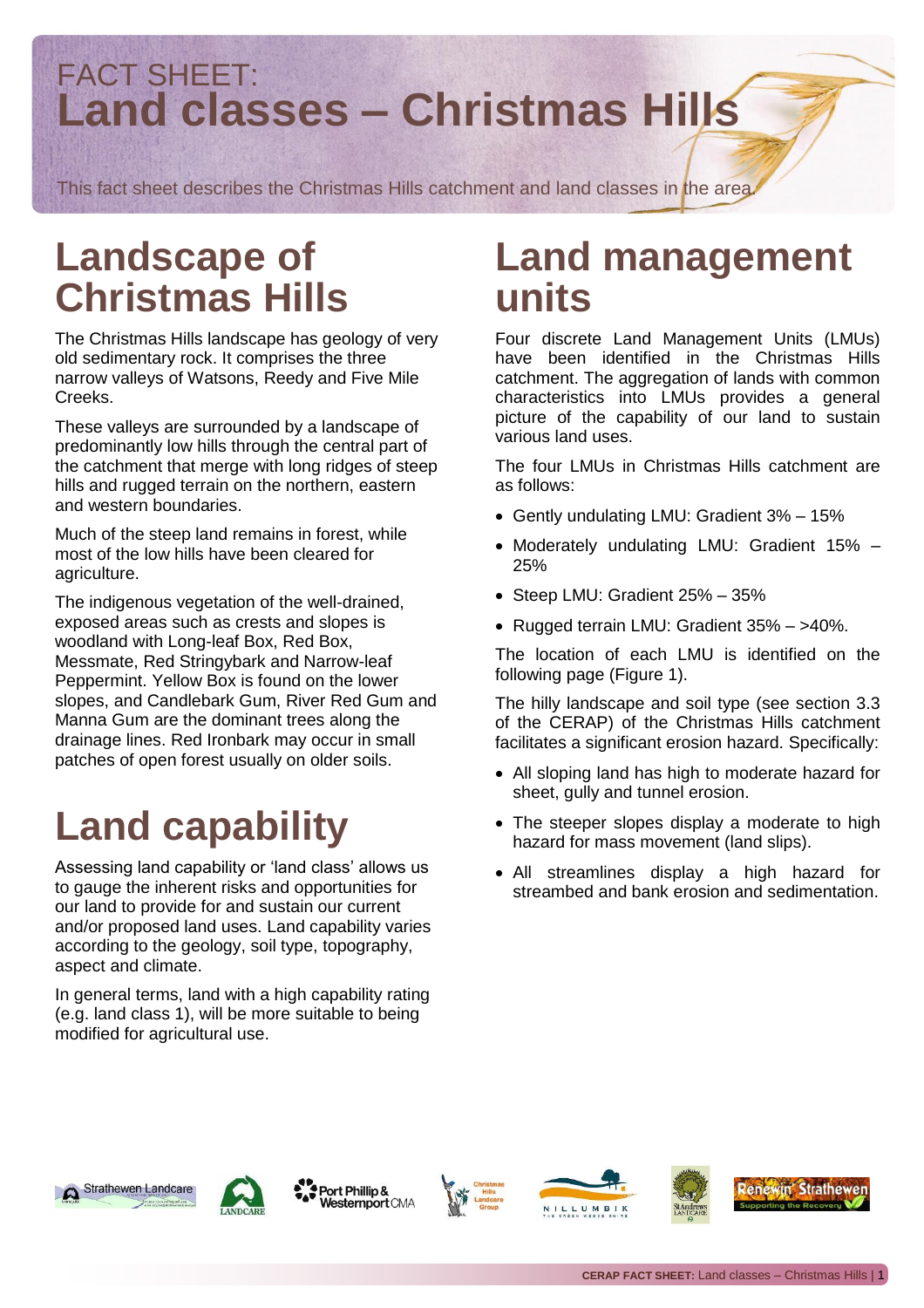

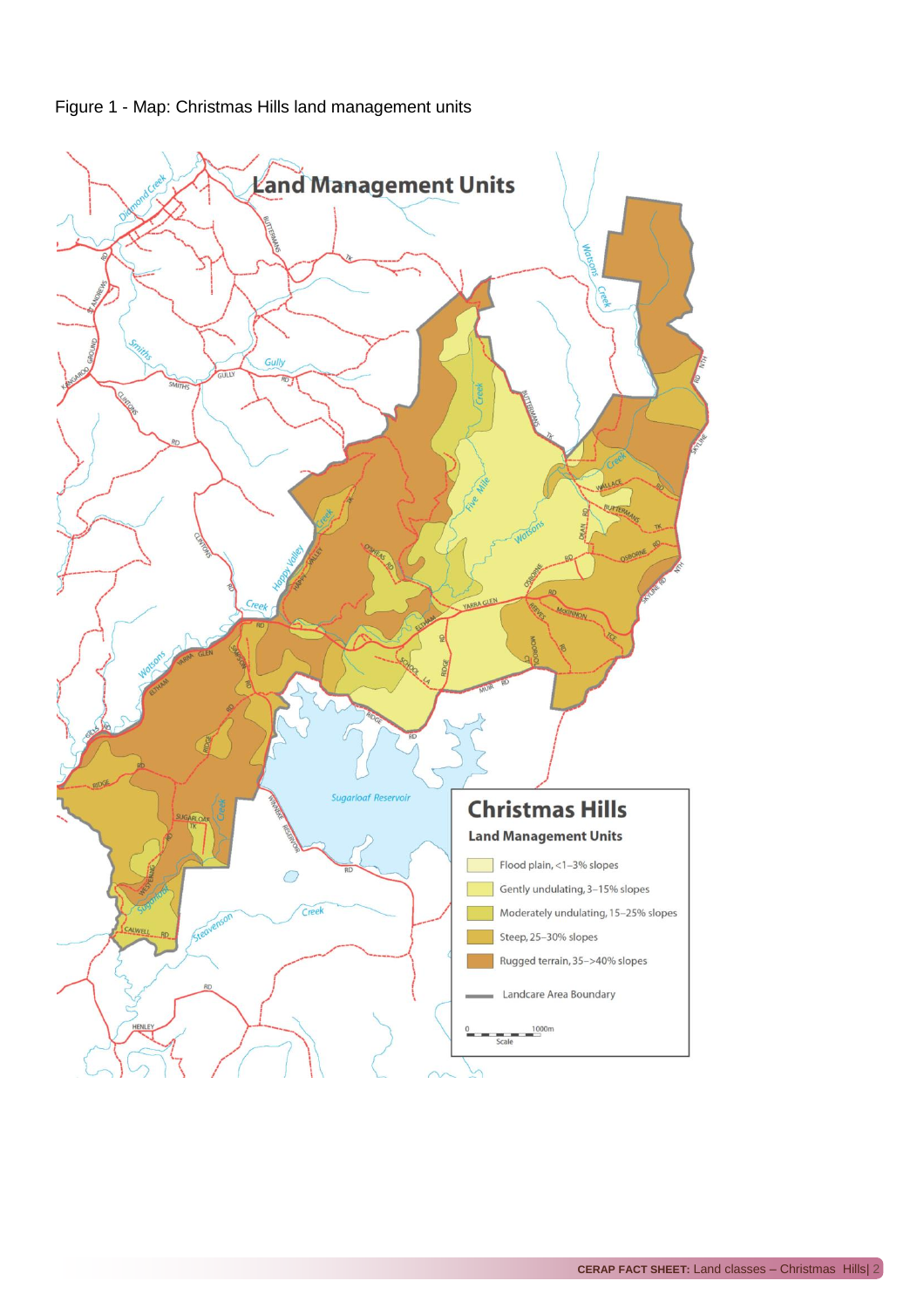# **Agricultural land quality**

This section expresses the degree of agricultural versatility and production potential across the Christmas Hills catchment in terms of five classes of agricultural land quality. It is important to note that this only provides a broad guide and should not be used to justify significant changes in land use.

Prior to undertaking any significant change to land use, or if you have only recently purchased your land, it is strongly recommended that you prepare a detailed land capability assessment of your land. This is best achieved as a component of a detailed 'Property Management Plan' (sometimes referred to as a 'Whole Farm Plan').

The Shire can assist landholders with the preparation of such plans. Figure 2 presents a

five-class description of agricultural land quality across the Christmas Hills catchment and the map at Figure 3 depicts a broad special interpretation of this information. This mapping is largely based on slope classes and hence does not incorporate important components of land capability such as local hazards (e.g. known tunnel erosion), variation in remnant vegetation cover, aspect, soil type, soil moisture and the presence of minor drainage lines.

#### **Figure 2 – Table: Agricultural land quality rating description**

| <b>Class 1</b><br><b>Very high</b> | Agriculturally versatile land, with high inherent productive potential because it has deep,<br>permeable, friable, structurally resilient and fertile soils, a flat to gently undulating land form,<br>and a growing season of up to 11–12 months under either natural rainfall or irrigation. It is<br>suitable for intensive irrigated cropping and grazing.                                                                 |
|------------------------------------|--------------------------------------------------------------------------------------------------------------------------------------------------------------------------------------------------------------------------------------------------------------------------------------------------------------------------------------------------------------------------------------------------------------------------------|
| Class 2<br><b>High</b>             | Agriculturally versatile land, although it requires more inputs to achieve the same<br>productivity as Class 1. Slope is greater, soils are more variable, and the growing season is<br>limited to 9–10 months, which may be extended to 12 months if irrigation water is available.<br>It is suitable for high-production intensive cropping and grazing, and irrigation                                                      |
| Class 3<br><b>Moderate</b>         | Sound grazing land but limited in versatility. Generally unsuited to cropping due to steepness<br>of slope, drainage limitations, lack of topsoil depth, weaker structure, poor water-holding<br>capacity, or presence of rock. Fertility levels are moderate to low. Growing season may be<br>limited to about 7-8 months due to dryness or wetness. With high inputs, moderate to high<br>animal production may be achieved. |
| <b>Class 4</b><br>Low              | Land capable of supporting grazing under moderate to low stocking rates where clearing has<br>occurred. Slopes are moderate to steep, with shallow infertile soils that need care. Fertility<br>levels are generally low. High inputs may not be economical. Erosion hazard is high. Forest<br>is often the best and most stable form of land use.                                                                             |
| <b>Class 5</b><br>Low              | Land unsuited to agriculture. Constraints may be steepness of slope, shallow, sandy, or<br>rocky soils, or high erosion susceptibility. Environmental stability may be best achieved by<br>isolating areas and strictly controlling or eliminating agricultural land uses.                                                                                                                                                     |